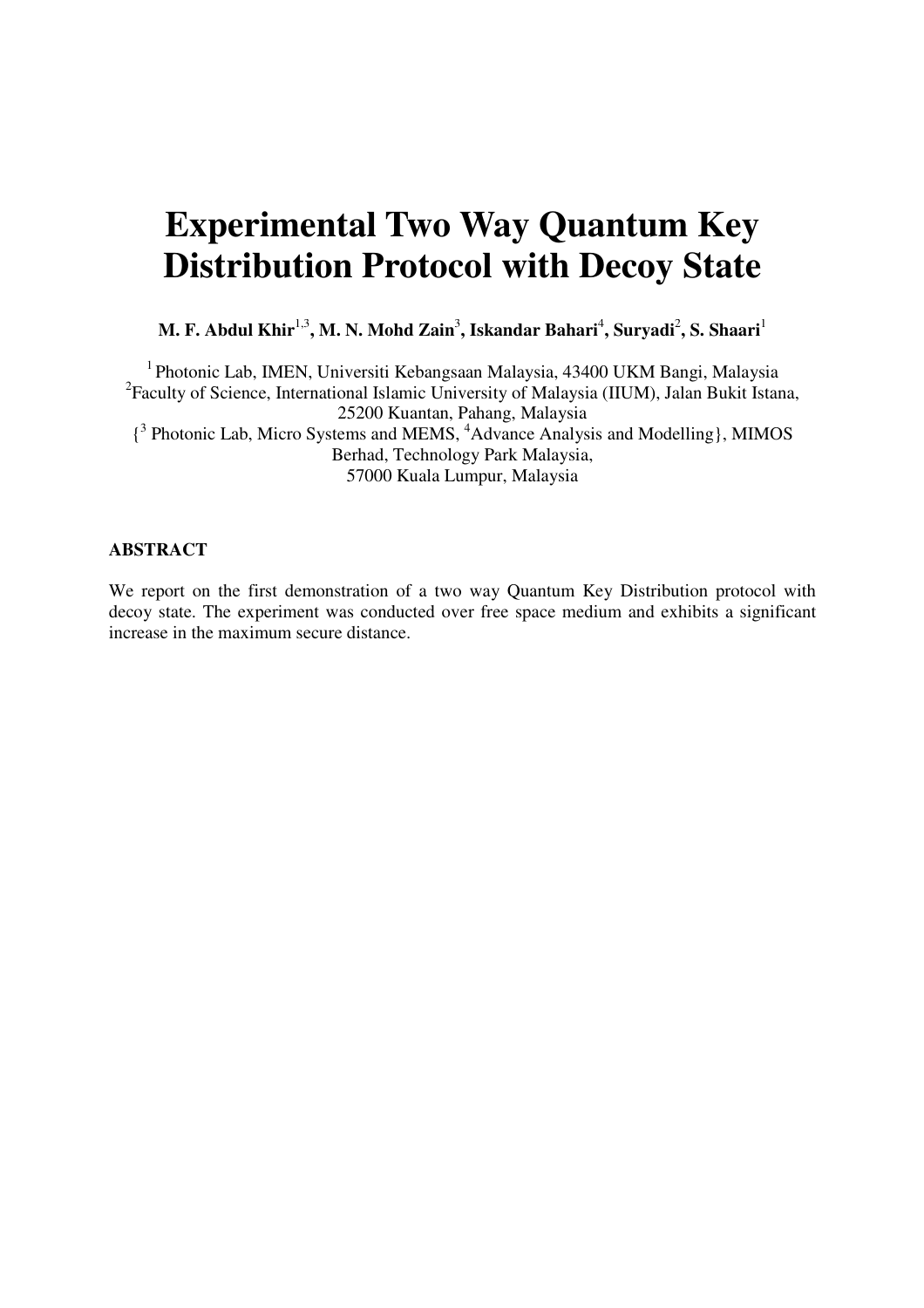## **1. INTRODUCTION**

Since the introduction of BB84 protocol in 1984 [1], Quantum Key Distribution (QKD) combined with one time pad presents a likely candidate for an unconditionally secure method for information transfer between two distant parties. Over the last decade, practical aspect has been at the center of interest in Quantum Key Distribution (QKD) where much of the efforts are in bridging the gap between the imperfect settings of QKD realization to the theoretical unconditional security proof [2,3]. While the imperfect settings is known to invite powerful attacks such as Photon Number Splitting (PNS) attack, it does not necessarily form a threat to the security of the shared key but rather limits the secure key generation and the maximum secure distance.

One recently introduced tool that equipped QKD against such sophisticated attacks is the decoy state method, first introduced by [4] and further developed for example by the work in [5-11]. In decoy state method, besides signal pulses, Alice and Bob use several other different intensities of coherent light pulses as decoy states. Since Eve cannot distinguish between the signal and decoy pulses, she has to apply the same strategy to all of them. As a result, any eavesdropping attempt by Eve will inevitably modify the photon statistic and expose her. [5].

Theoretical as well as experimental progresses with regard to decoy state can be seen for example by works in [5-18]. One common aspect in these works is that they were all based on BB84 protocol. As for other protocol in prepare and measure scheme, extension to decoy state can be seen in [12,13] for SARG04 protocol. In the case of two way QKD protocols [19-27], recently, Shaari et al in [14] started the decoy state extension in particular with the LM05 which is a four state two way protocol by Lucamarini and Mancini [22,24]. They proposed a two decoy states extension as a practical decoy scheme for LM05. The result of their numerical analysis was quite encouraging given that the maximum secure distance is extended by almost double compared to the one without decoy state.

In this work, we use the bounds obtained from our work in [31] in which we have extended the work in [14] to the case of "weak+vacuum", first proposed by Lo et al for BB84 in [7]. While it has been shown in [7] that this special case of practical decoy states is in fact optimal for BB84, experimentally, the proposed scheme has obvious advantages in simplifying the setup at state preparation stage due to for example reduce number of photon source. While one may encounters problem with producing a "truly vacuum" state in a plug and play QKD setup due to difficulties such as in finding good attenuator, it is not the case for a one way QKD setup as it can be easily achieved by simply not triggering the laser sources which in this case fits well to our experimental setup. We then experimentally demonstrate an implementation of LM05 protocol with the proposed weak+vacuum decoy state over free space medium. To the best of our knowledge this is the first time that an implementation of a two way QKD protocol with decoy state is realized. This letter is organized as follows. The ensuing sections introduce the proposed protocol as well as elaborations of the experimental setup. We then present our main results and analysis and conclude with suggestions for future works.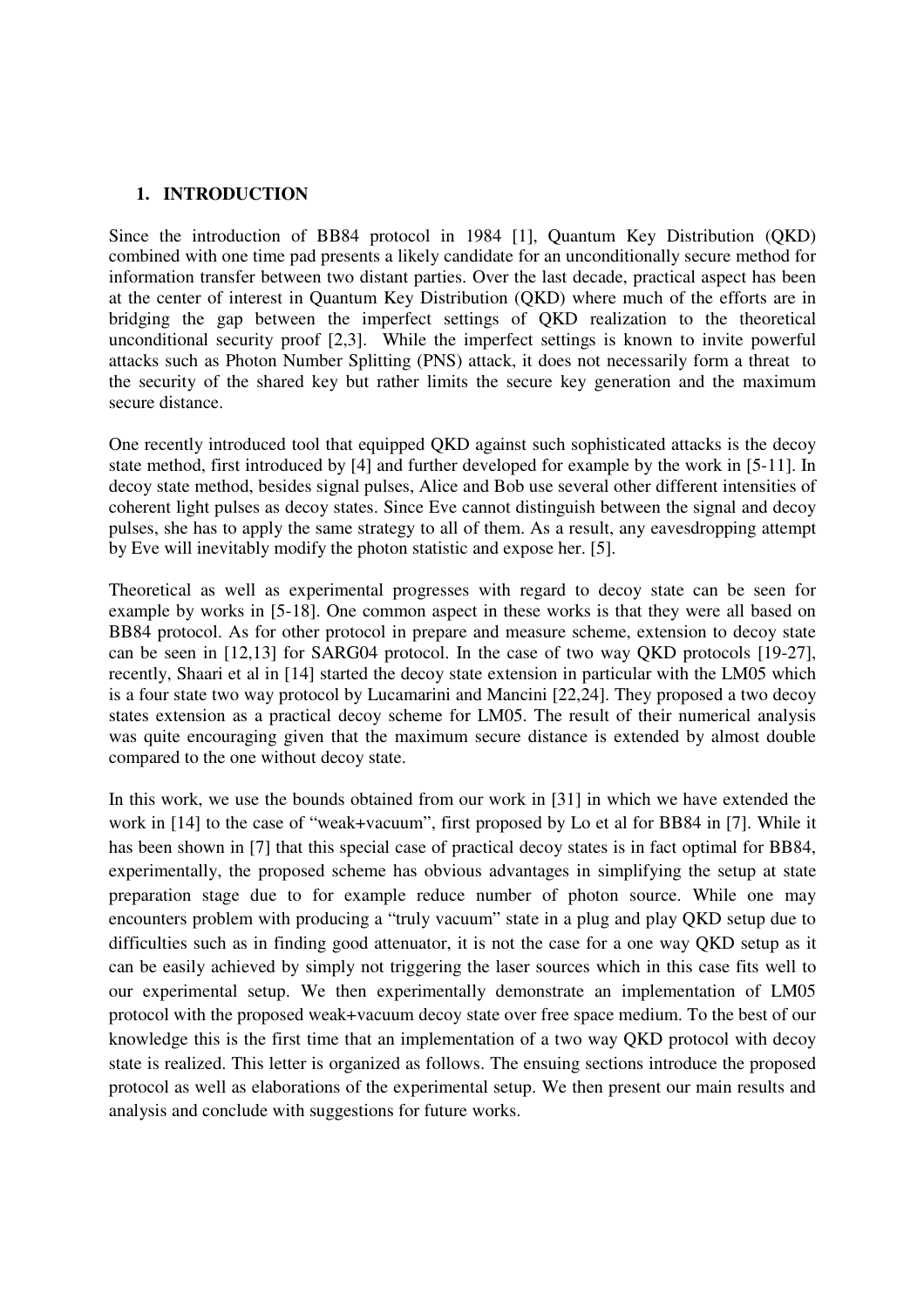## **2. THE PROTOCOL**

.

In [31], we have simplified relevant bounds that led to the two secure key rate formulas represented by Eq 25 and Eq 26 in [14] and obtain for the case of "weak+vacuum". While the former results in higher secure key rate and longer secure distance, the latter has an advantage of not having to concern on how Eve may manipulate the single and double photon contributions individually [14]. Note also that the former requires additional information by having to rely on the value of double photon yield  $(Y_2)$  from infinite case denoted as  $Y_2^{\infty}$  in Eq.10 of [14] to lower bound  $Y_2^L$ . As such, for simplicity, we make use of the latter throughout our experiment.

Let us review the relevant bounds used in obtaining the lower bound of key generation rate  $R$ . The lower bound  $(Y1 + Y2)^L$  for the case of "weak+vacuum" adapted from Eq. 19 of [14], is given by :

$$
(Y1 + Y2)^{L} = \frac{\mu^{3} e^{\nu} Q_{\nu} - \nu^{3} Q_{\mu} e^{\mu} - (\mu^{3} - \nu^{3}) Y_{0} + (\nu^{3} \mu - \frac{1}{2} \nu^{3} \mu^{2}) Y_{1}^{L}}{\mu^{3} (\nu - \frac{1}{2} \frac{\nu^{3}}{\mu})}
$$
(1)

where  $Y_1^L$  is given by [7] as :

$$
Y_1 \ge Y_1^L = \frac{\mu}{\mu v - v^2} \left( Q_v e^v - Q_\mu e^\mu \frac{v^2}{\mu^2} - \frac{\mu^2 - v^2}{\mu^2} Y_0 \right) \tag{2}
$$

The lower bound of effective gain  $(Q_{12}^L(\mu))$  and upper bound of effective error rate  $(\varepsilon^U)$  is given by [14] as :

$$
Q_{12}^L(\mu) = \left[ \frac{(Y_1 + Y_2)^L}{2} \mu^2 + (Y_1^L \mu - \frac{Y_1^L \mu^2}{2}) \right] e^{-\mu}
$$
 (3)

$$
\varepsilon^{U} = \frac{E_{\mu}Q_{\mu} - e_0 Y_0 e^{-\mu}}{Q_{12}^{L}}
$$
 (4)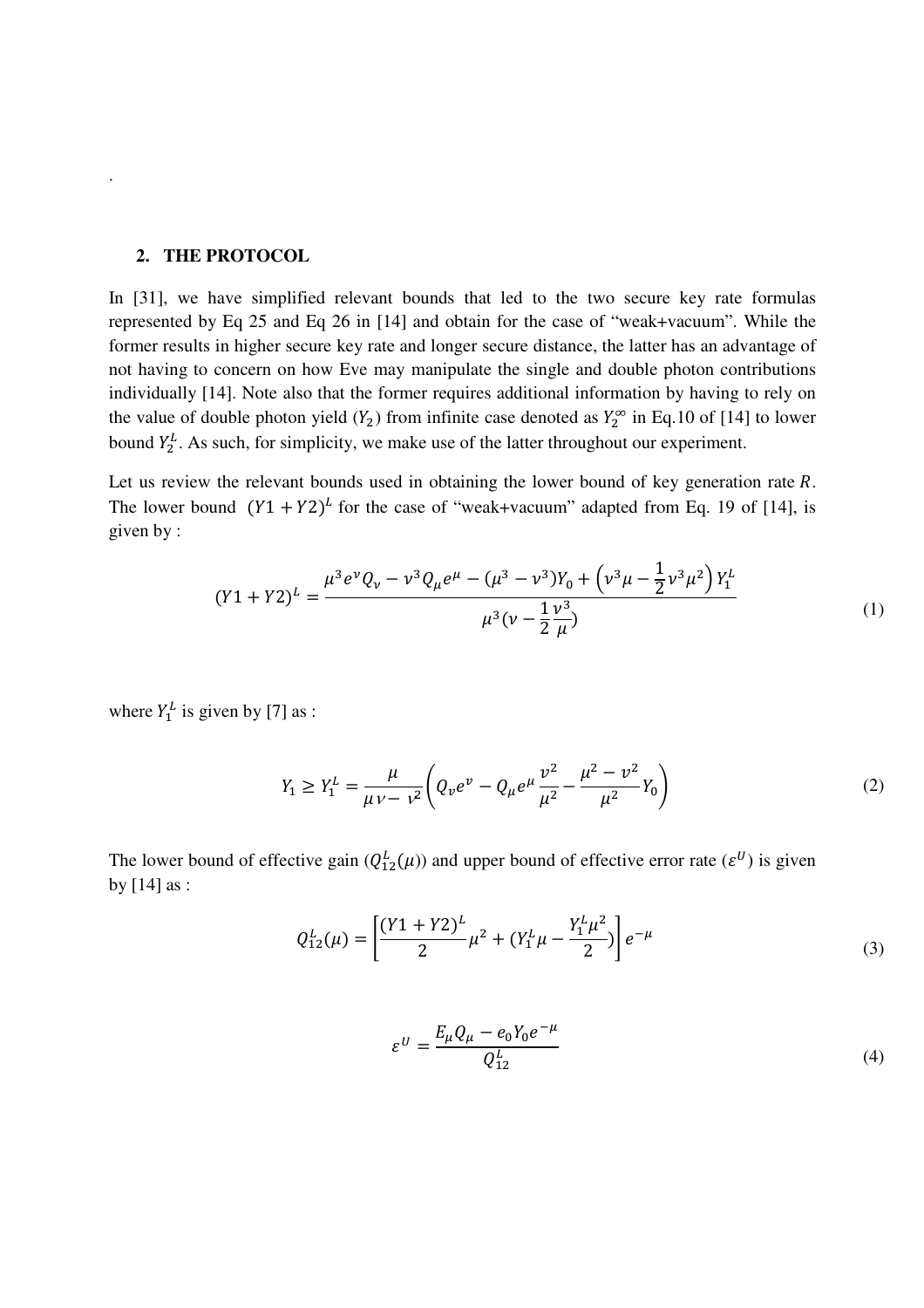The effective gain  $(Q_{12}^L(\mu))$  and error rate  $(\varepsilon^U)$  can be plugged into the following Eq 5 for the lower bound of key generation rate, given by [14] as :

$$
R \ge R^L = -Q_{\mu}f(E_{\mu})H(E_{\mu}) + Q_{12}^L[1 - \tau(\varepsilon^U)] \tag{5}
$$

where

 $H(E_{\mu})$  is the binary Shannon Entrophy and is given by

$$
H(E_{\mu}) = -E_{\mu} \log_2(E_{\mu}) - (1 - E_{\mu}) \log_2(1 - E_{\mu})
$$
\n(6)

and  $\tau(e)$  as

$$
\tau(e_1) = \begin{cases} \log_2(1 + 4e_1 - 4e_1^2), & e_1 < \frac{1}{2} \\ 1 & , e_1 \ge \frac{1}{2} \end{cases}
$$
(7)

## **3. EXPERIMENTAL SETUP**

The schematic of our experimental setup is depicted in Fig. 2. It is actually an extension of our previous setup for an automated LM05 protocol implementation over free space medium in [29]. We made several modifications at the source as well as at the LabVIEW program to accommodate the proposed decoy state extension.

Our LabVIEW 8.5 based program, developed on top of a 40 MHz Reconfigurable I/O module of National Instruments (PXI-7833R) pair at Bob and Alice controls and synchronizes all the laser sources, Pockels cells and single photon counting modules. The program used pseudo-random number generator to set random triggering of each laser source and Pockels cell. For the case of weak+vacuum decoy state, we set such that the pulses for weak decoy state, vacuum state and signal state are randomly distributed at 1:1:2. The pulse repetition rate of the FPGA was set to be 0.725 MHz so that they operate within the safe region of below 1 MHz limitation of our Pockels cells.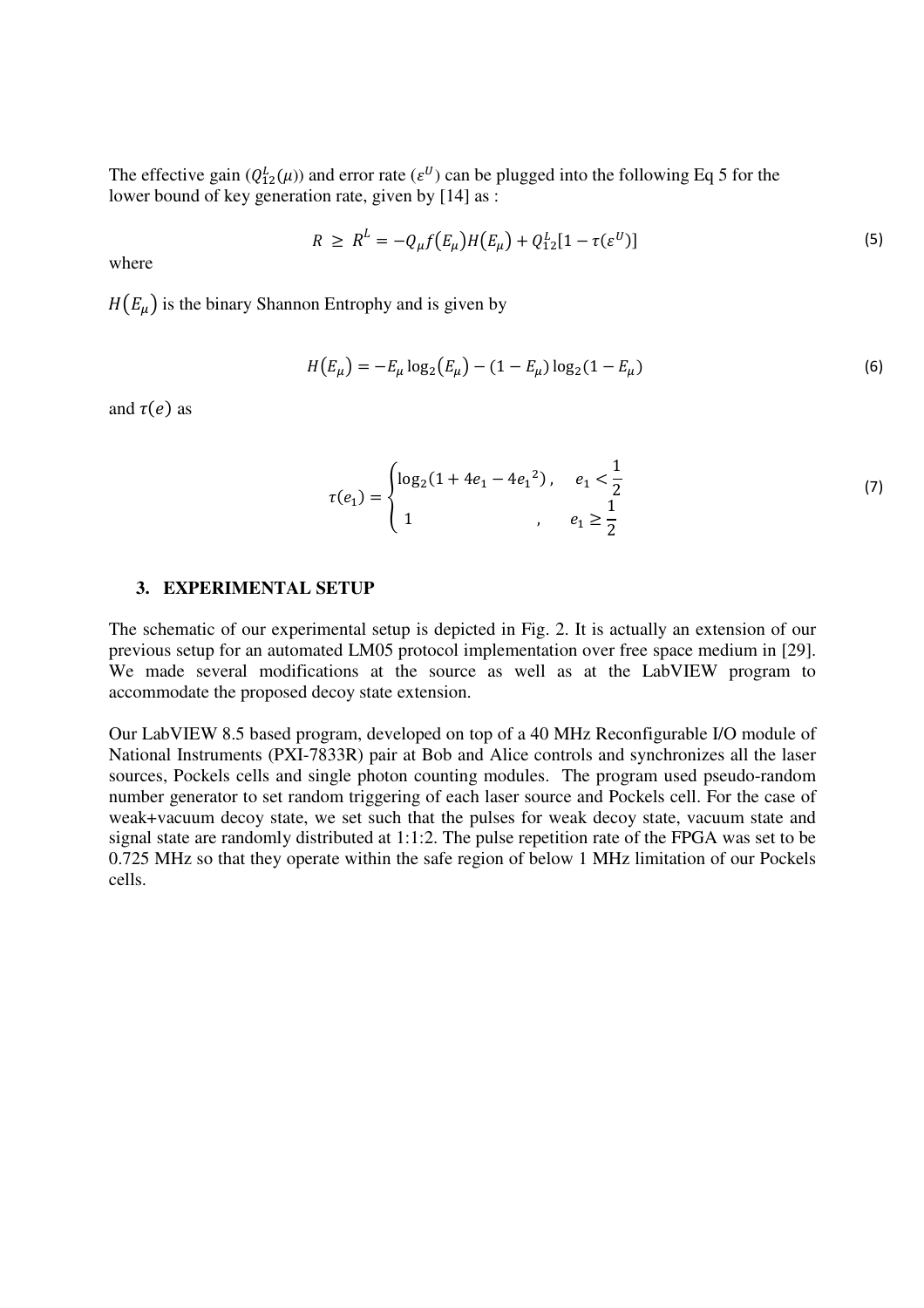

Fig. 2. The LM05 and decoy state experimental setup consists of SRC1, SRC2, photon source for signal state; SRC3,SRC4, photon source for decoy state ; BS1, BS2, BS3 beam splitter;PBS1, polarization beam splitter; SF, spatial filter; PC1, first Pockels cell; ATTN1, variable attenuator; BS1,BS2 50/50 beam splitter; ATTN2, ATTN3 attenuator; PC2, second Pockels cell; PC3, third Pockels cell; PC4, Fourth Pockels cell; IF1, interference filter; WOL1, Wollaston Prism; SPCM1, H & D detector; SPCM2, V & A detector.

The photon source consists of four diode lasers (SRC1, SRC2, SRC3, SRC4) from Coherent CUBE with wavelength at 785 nm. The SRC1 and SRC2 pair is assigned as the source for signal state which emits either horizontal or vertical pulse respectively while the SRC3 and SRC4 pair is assigned for the decoy source. They are all separately attenuated to achieve the required intensities. Either one of these four lasers is randomly triggered at a time. Horizontal pulses from SRC1 and SRC3 are combined into horizontal optical path at BS1 while vertical pulses from SRC3 and SRC4 are combined into vertical optical path at BS2. Optical pulses from the two paths are finally combined into a same optical path at polarization beam splitter PBS1 before being spatially filtered at SF. The optical pulses further proceed to Pockels cell PC1 whose function is to randomly transform incoming horizontal or vertical pulse to diagonal or antidiagonal respectively. In this way, the combination of randomly triggered laser sources and PC1 produces the required signal and weak decoy states. For the case of vacuum state, Bob simply choose to not trigger any of the the laser as well as the pockels cells.

Each prepared photon pulse that reaches Alice will first go through the 50/50 beam splitter (BS3) used for simulating the effects of control mode and then proceed to the flipper (PC2,PC3) which is randomly flipped or not flipped by Alice for logical bit 1 or 0 encoding. The operation of the flipper is described in detail in [28,29]. Encoded pulses returning from Alice enter Bob's detection package by first going through the Pockels cell PC4 whose function is to actively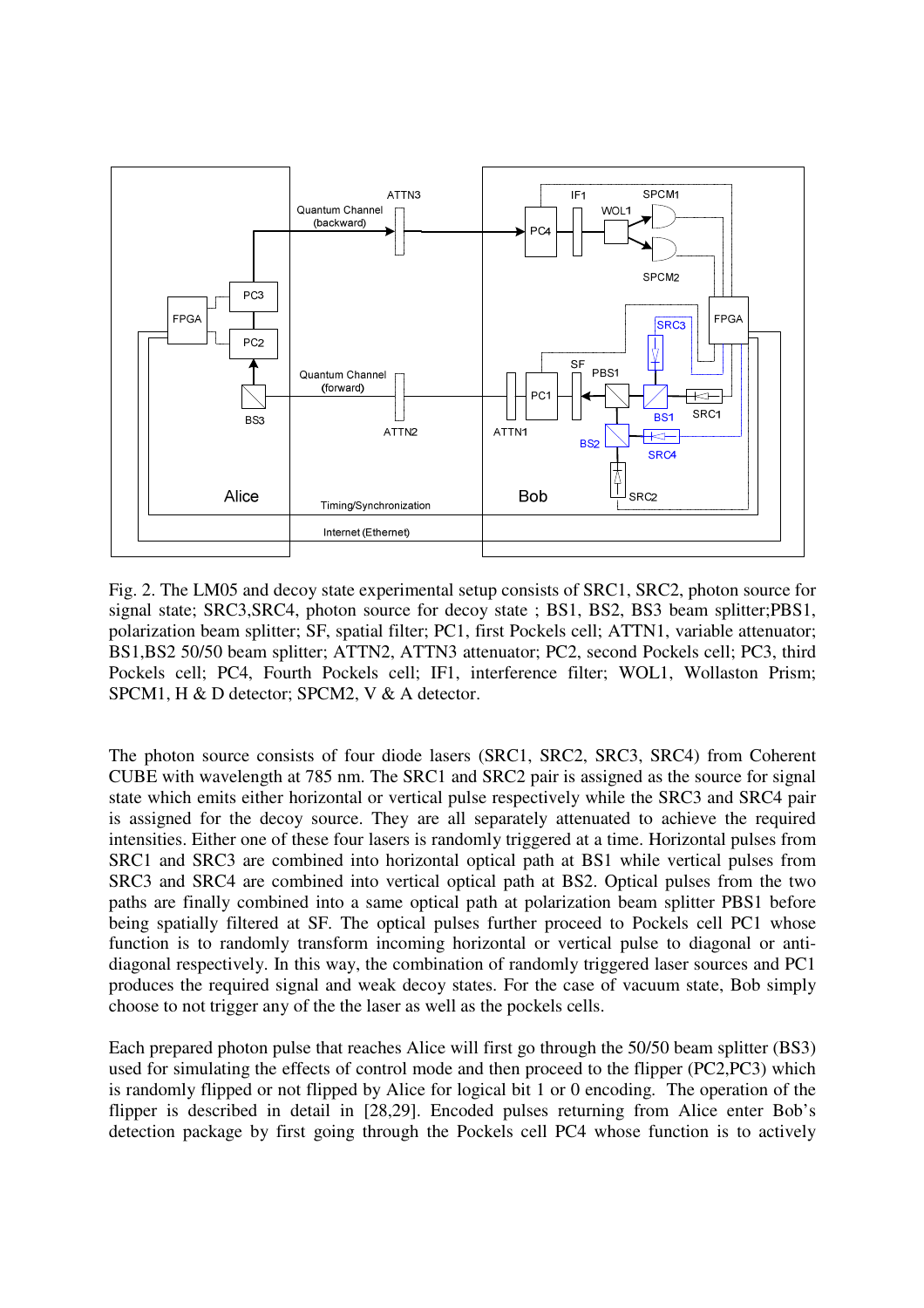prepare measurement basis to the one used at state preparation stage.. They are further polarization analyzed by the Wollaston prism WOL1 to be either detected at DET1 or DET2.

#### **4. RESULTS AND DISCUSSION**

It is known that with certain known intrinsic parameters i.e. internal transmission of the system including detection efficiency ( $\eta_{Bob}$ ), erroneous detection probability ( $e_{detector}$ ) and background rate  $(Y_0)$ , one may perform numerical simulation to determine the optimal mean photon number for a particular distance or channel loss as well as estimating maximum secure distance capable with a QKD setup [7,15,16]. We notice that estimation of maximum secure distance is very important in this experiment as it is of no use to perform decoy state at a distance where secure key generation is not anymore possible. As such, we first obtained intrinsic parameters measured from the experimental setup in which we obtained  $\eta_{Bob} = 0.072$ ,  $e_{detector} = 0.045$  and  $Y0 = 3.52 \times 10^{-6}$ . We then performed numerical simulation to estimate the capability of the proposed decoy state extension with this setup in terms of maximum secure distance. Note that due to differences in the setup and alignment accuracy, they are different to those previously used in [29]. We have also numerically searched the maximum key generation rate at every distance for the case of without decoy state and theoretical infinite decoy state. For the case of without decoy state, we based on the key rate formula in [24] while for the case of theoretical infinite decoy state, we based on the key rate formula in [14,31]. The two formulas are denoted as  $R_{LM}$  and  $R_{\infty}$  respectively here.

In conducting the experiment, we started with the case of without decoy state followed by the case of "weak+vacuum". A same mean photon number closed to optimal as suggested by numerical simulation was used for every distance which is, specifically  $\mu = 0.31$  and  $\nu = 0.13$ for  $R_{12}$  and  $\mu = 0.15$  for  $R_{LM}$ . As for the distance, we have made use of the two attenuators denoted as ATTN2 and ATTN3 in Fig 1 to simulate the channel loss. The data size used for each experimental plot was 140 Mbit. The experimental result is shown in table 1.

| <b>Channel Loss</b><br>(dB) | $Q_{\mu}$              | $E_{\mu}$                                                                                                          | $Q_{\nu}$ | $E_v$                                         | $Y_0$                  |
|-----------------------------|------------------------|--------------------------------------------------------------------------------------------------------------------|-----------|-----------------------------------------------|------------------------|
| 1.24                        |                        | $1.182 \times 10^{-2}$ $4.487 \times 10^{-2}$ $5.245 \times 10^{-3}$                                               |           | $4.448 \times 10^{-2}$ $4.383 \times 10^{-6}$ |                        |
| 3.26                        |                        | $4.588 \times 10^{-3}$ $4.141 \times 10^{-2}$ $2.137 \times 10^{-3}$                                               |           | $4.180 \times 10^{-2}$ $3.518 \times 10^{-6}$ |                        |
| 5.23                        |                        | $2.059 \times 10^{-3}$ $4.964 \times 10^{-2}$ $8.470 \times 10^{-4}$                                               |           | $5.084 \times 10^{-2}$ $3.251 \times 10^{-6}$ |                        |
| 6.50                        |                        | $1.086 \times 10^{-3}$ 5.397 $\times 10^{-2}$ 4.706 $\times 10^{-4}$                                               |           | $5.410 \times 10^{-2}$ 3.686 $\times 10^{-6}$ |                        |
| 8.38                        |                        | $4.995 \times 10^{-4}$ 5.274 $\times 10^{-2}$ 2.120 $\times 10^{-4}$                                               |           | $5.468 \times 10^{-2}$ $3.918 \times 10^{-6}$ |                        |
| 9.46                        | $2.837 \times 10^{-4}$ | $6.215 \times 10^{-2}$ $1.340 \times 10^{-5}$                                                                      |           | $6.850 \times 10^{-2}$                        | $3.947 \times 10^{-6}$ |
| 11.01                       |                        | $1.303 \times 10^{-4}$ 6.117 $\times 10^{-2}$ 5.711 $\times 10^{-5}$ 8.473 $\times 10^{-2}$ 4.005 $\times 10^{-6}$ |           |                                               |                        |

Table 1. Experimental results for the case of "weak+vacuum" decoy state.

Using experimental results in Table 1, we then calculate the lower bounds of single and double photon gain( $Q_{12}$ ), key rate (R) and upper bound of  $e_{12}$  by plugging into Eq 1 ~ 7. The results are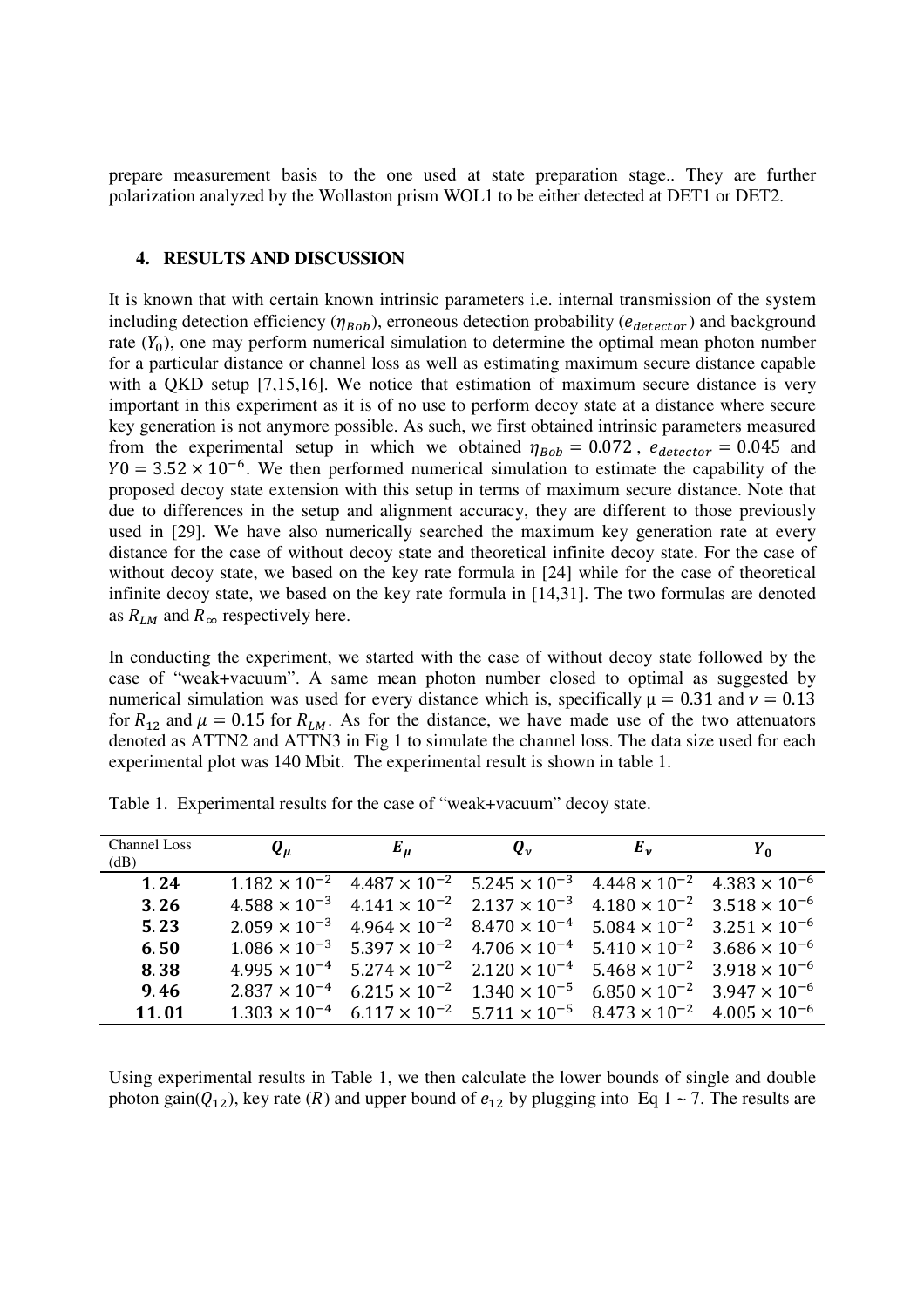shown in Table 2. We used  $f(E_{\mu}) = 1.22$  for error correction efficiency. To better illustrate the results of this experiment, we have also plot relevant graph depicted in Fig 2.

| <b>Channel Loss</b><br>(dB) | $\boldsymbol{Q^L_{12}}$ | $e_{12}^{\prime\prime}$ | $R^L$                  |
|-----------------------------|-------------------------|-------------------------|------------------------|
| 1.24                        | $9.535 \times 10^{-3}$  | $5.546 \times 10^{-2}$  | $3.108 \times 10^{-3}$ |
| 3.26                        | $3.518 \times 10^{-3}$  | $5.361 \times 10^{-2}$  | $1.188 \times 10^{-3}$ |
| 5.23                        | $1.573 \times 10^{-3}$  | $6.421 \times 10^{-2}$  | $3.689 \times 10^{-4}$ |
| 6.50                        | $8.310 \times 10^{-4}$  | $6.887 \times 10^{-2}$  | $1.560 \times 10^{-4}$ |
| 8.38                        | $4.060 \times 10^{-4}$  | $6.135 \times 10^{-2}$  | $1.029 \times 10^{-4}$ |
| 9.46                        | $2.340 \times 10^{-4}$  | $6.910 \times 10^{-2}$  | $4.058 \times 10^{-5}$ |
| 11.01                       | $9.825 \times 10^{-5}$  | $6.625 \times 10^{-2}$  | $1.411 \times 10^{-5}$ |

Table 2. The Lower bounds of  $Q_{12}$ , R and upper bound of  $e_{12}$ . The values are calculated using Eq 1~7 with experimental data in Table 1.



Fig. 2. Experimental plot for the case of  $R_{LM}$ ,  $R_{12}$  and  $R_{\infty}$  using instrinsic parameters of the setup as in Table 1. The  $R_{12}$  and  $R_{\infty}$  are obtained using Eq 5 and  $R_{LM}$  is obtained using key rate formula in [24] . The theoretical lines are based on numerical simulation results using intrinsic parameters  $\eta_{Bob} = 0.072$ ,  $e_{detector} = 0.045$  and  $Y_0 = 3.52 \times 10^{-6}$  and with mean photon number closed to optimal with  $\mu = 0.31$  and  $\nu = 0.13$  for  $R_{12}$  and  $\mu = 0.15$  for  $R_{LM}$ . For  $R_{\infty}$ , optimal µ was used throughout every distance.

From Fig 2, it is obvious that without decoy state, a maximum secure distance will only reach less than 8 dB channel loss. We verified at 9.51 dB that the secure key generation rate is negative for the case of without decoy state. In contrast, using the proposed extension of "weak+vacuum" decoy state, one could easily extend the maximum secure distance by around two third of the one without decoy state which fits well with our previous numerical simulation results in [31] when we used data from GYS [32].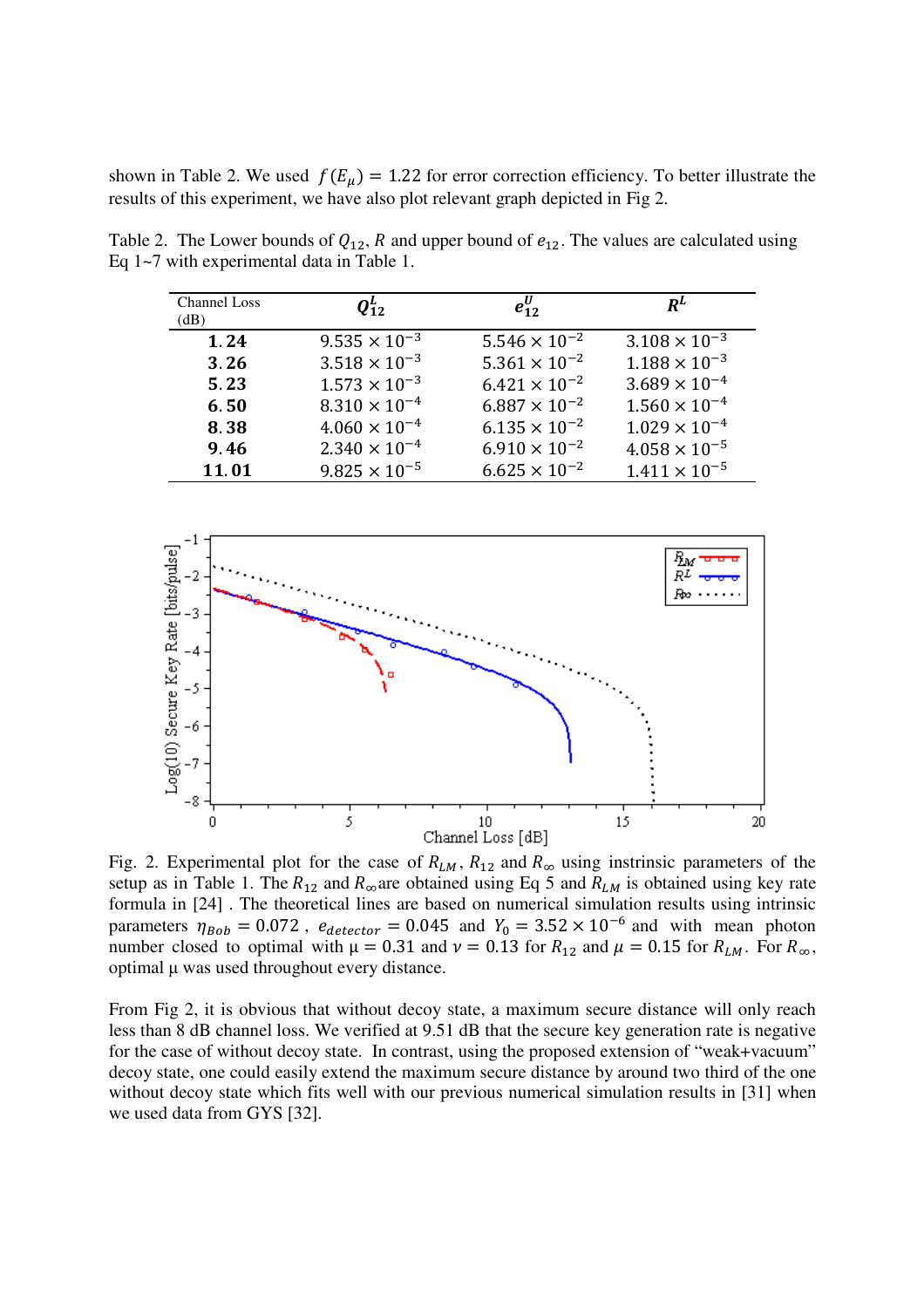# **5. CONCLUSIONS AND FUTURE WORKS**

We have successfully implemented a QKD system based on a two way protocol namely the LM05 and decoy state method over a free space medium. The experimental result verified the capability of the proposed scheme which significantly extends the maximum secure distance by around two third of the one without decoy state. The fact that only a simple extension to existing setup was needed suggests the practicality of this method and deserves further study.

#### **ACKNOWLEDGEMENTS**

The authors would like to thank Jesni Shamsul Shaari and Marco Lucamarini for fruitful discussion.

## **REFERENCES**

- [1] C.H. Bennet and G. Brassard, in Proc of IEEE Int Conference on Computers, systems, and Signal Processing (Bangalore, India, 1984), pp 175179.
- [2] N. Gisin, G. Ribordy, W. Tittel and H. Zbinden, Rev. of Mod. Phys. 74, 145 (2002)
- [3] M Lucamarini, S Mancini," Quantum Key Distribution and Communication using a Twoway Quantum Channel ",arXiv:1004.0157v2 (April 2010)
- [4] W.-Y. Hwang, Phys. Rev. Lett. 91, 057901 (2003)
- [5] Hoi-Kwong Lo, Xiongfeng Ma, and Kai Chen,Phys. Rev.Lett. 94, 230504 (2005).
- [6] Xiang-Bin Wang, "Beating the PNS attack in practical quantum cryptography", Phys. Rev. Lett., 94, 230503 (2005)
- [7] Xiongfeng Ma, Bing Qi, Yi Zhao and Hoi-Kwong Lo, arXiv:quant-ph/0503005v5 10 May 2005.
- [8] J.W. Harrington J.MEttinger, R.J. Hughes, J.E. Nordholt, "Enhancing practical security of quantum key distribution with a few decoy states", quant-ph/0503002
- [9] P Rice, J.W. Harrington,"Numerical analysis of decoy state quantum key distribution protocols", arXiv:0901.0013v2
- [10] X.-B. Wang, "Decoy-state quantum key distribution with large random errors of light intensity", Phys. Rev. A **75**, 052301 (2007)
- [11] X.-B.Wang, C.-Z. Peng, J. Zhang, L. Yang and J.-W. Pan, "General theory of decoy-state" quantum cryptography with source errors", Phys. Rev. A **77**, 042311 (2008)
- [12] ShengLi Zhang, XuBo Zou, ChenHui Jin and GuangCan Guo, arXiv:0807.1760v1 [quant-ph] 11 Jul 2008
- [13] ShengLi Zhang, XuBo Zou , ChuanFeng Li, ChenHui Jin and GuangCan Guo, Chinese Science Bulletin 54, 11 (2009).
- [14] J.S. Shaari, Iskandar Bahari, Sellami Ali," Decoy states and two way quantum key distribution schemes",Optic Communications, 284 (2011) 697–702.